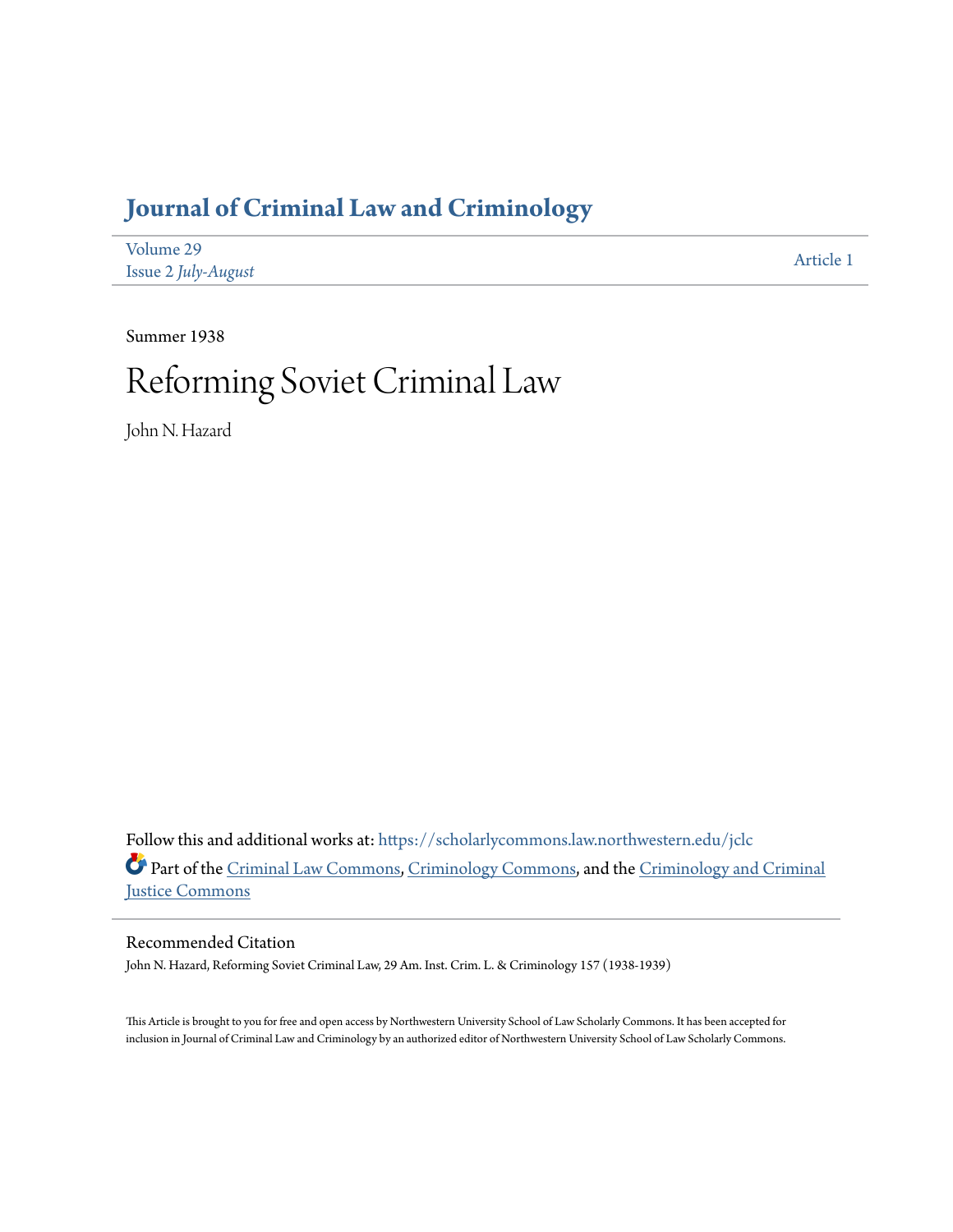### REFORMING SOVIET CRIMINAL LAW

#### *JouN* **N. HAZARD\***

Declaring that there is to be a new federal criminal code for the entire Soviet Union to replace the various codes formerly existing in each Republic, the Stalin Constitution' opened a new vista for Soviet criminal law. No one imagined at the time of the Constitutional Congress that within less than two months the man who had been designated to draft this new code would be declared an enemy of the people and berated for the ideas he had been teaching as to the nature and function of criminal law. Still less did any one think that within a year the man who had been appointed the first Commissar of the newly formed All-Union Commissariat of Justice would also go the way of an enemy.

The repudiation of Commissar Krylenko during January and February of **1938** has served to re-emphasize the importance of the earlier repudiation of **E.** B. Pashukanis. Both names had for the past decade been on the lips of every student of Soviet criminal law -respect in some cases developing into reverence as when one of Pashukanis' disciples termed his master's ideas the only correct Marxian theories of law.2

This great housecleaning has rested on more than the personal animosities which may have colored previous dismissals. Basic differences in theory underlie the conflict of ideas, and these principles have affected the administration of justice of the nation. **Com**missar Rychkov, newly appointed chief of the Commissariat of Justice for the Union, declares the errors of Krylenko to have amounted to an attempt to undermine the authority of Soviet law and to weaken the work of court organs which had been trying to strengthen socialist justice.<sup>3</sup>

<sup>\*</sup> Member of the New York Bar, Moscow Juridical Institute, **1934-1937,** as agent of the Institute of Current World Affairs.

<sup>&#</sup>x27;Adopted December **5, 1936.** For English translation of text, see Rappard, Sharp, Schneider, Pollock and Harper, Source Book on *European Governments* (New York, **1937).**

**<sup>2</sup>** For review of early effusive praise, see B. Mankovski, Protiv *Smazyvaniya Samokritiki na* Fronte Ugolognogo *Prava* [Against Making Too Easy Self-criticism on the Criminal Law Front] (1937) *Sovetskaya Yustitsiya,* No. **9,** at **pp. 5-6.**

**See N.** Rychkov, Sovetskii Sud-Boevoi *Organ Dictatury* Rabochego *Kassa* [The Soviet Court-A Fighting Organ of the Working Class Dictatorship] **(1938)** Bolshevik, No. **7** (April 1) 22 at **26.**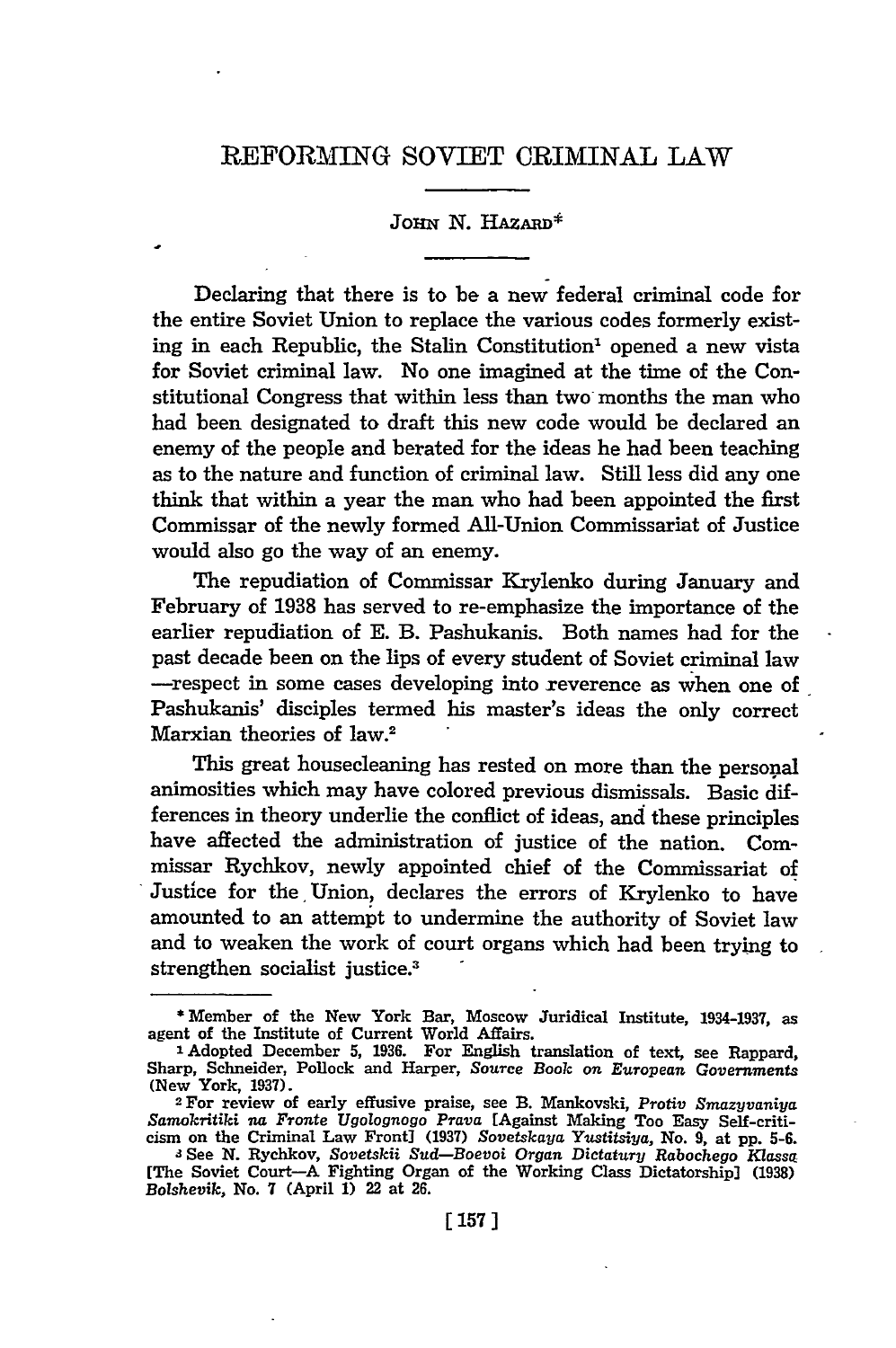It would be impossible to overemphasize the seriousness with which the old theories are being attacked. Americans who would understand what is transpiring in Soviet juridical circles cannot ignore the mass of criticism and discussion appearing in the official journals of the Commissariat of Justice, the State's Attorney's offic'e, and the various Institutes.

Before opening the discussion of today's situation in Soviet criminal law it may not be amiss to summarize the major steps taken during the past twenty years. Experience in the Russian Socialist Federated Soviet Republic will be taken as an index of similar events in the other Republics, formed out of what had been the old Empire.

Justice during the first heated stage of the revolution was administered by revolutionary tribunals and courts, staffed **by** men and women distinguished for their worker's background rather than their legal education. Law directed these people to administer justice in accordance with their revolutionary conscience<sup>4</sup> and gave them no other guide.

With each judge applying such penalties as he thought fit, uni- -formity was out of the question. To bring order into this picture the government issued a law in 1919 defining the basic elements to be considered in administering justice.<sup>5</sup> Differing from codes in other countries this law defined no crimes and set no specific penalties for specific acts. Its functions were broader--to outline major principles such as the treatment to be accorded minors, and the insane, and to define the approach to those guilty of attempts and of being accessories. Possible types of punishment were listed, but no specific acts were outlined as meriting these punishments.

By 1922 it had become clear that the courts needed a more detailed law. The draft finally accepted<sup>®</sup> bore a resemblance in<br>terminology and structure to codes elsewhere in the world. It terminology and structure to codes elsewhere in the world. looked like a code in that it was composed of sections, some of which outlined general principles similar to those set forth in 1919, while others went on to define specific acts as crimes for which definite penalties were provided.

By 1923 the Russian Socialist Federated Soviet Republic had entered with three other Soviet Socialist Republics into a Union

<sup>4</sup>*Sobranie Uzakonenii, R.S.F.S.R.,* 1918, No. 4, Art. **50.** sec. **5** [Collection of Laws, R.S.F.S.R.].

*<sup>5</sup> Idem.,* 1919, No. 66, Art. 590.

*<sup>6</sup> Idem,* 1922, No. **15,** Art. 153.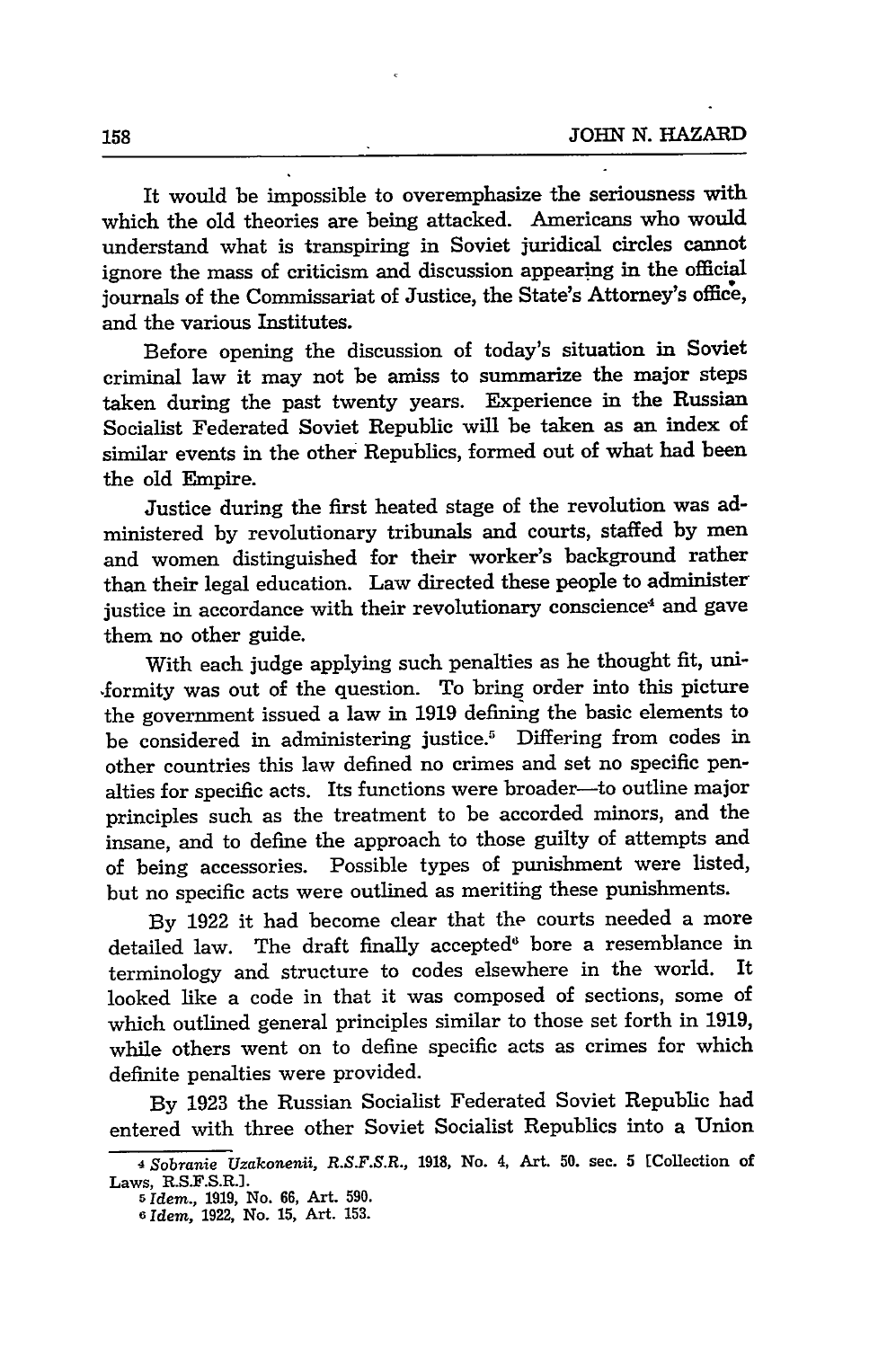of Soviet Socialist Republics,7 but the code structure of each Republic was left unchanged. Each Republic reserved the right under the federal constitution to enact its own criminal code. In keeping with this reserved power the R.S.F.S.R. enacted a new code in **19268** to adapt criminal law to changing social and economic conditions. Preserving the form of the 1922 code, the new statute **in**cluded a general section outlining major principles and a special section listing types of crimes and providing for definite penalties to be applied in each case. This code of **1926** has remained in force until the present day, although numerous amendments have been added. Almost similar criminal codes exist in each of the other Republics constituting the Union.

With this brief review of the periods through **which** Soviet criminal law has progressed during the past twenty years, the stage has been set for a consideration of the tempest which has been stirred up with the preparations for drafting a new all-union criminal code to supersede the separate codes of each Republic. Examination of recent events will start with an analysis of the theories of **E.** B. Pashukanis as the man who held the center of the stage in legal circles during the past ten years.

Most fundamental of the errors which have been brought to light for discussion has been Pashukanis' interpretation of the origin of criminal law.9 A review of his conclusions as to this origin, and a hint as to what is today likely to be accepted as a more plausible explanation will serve as a setting for the complicated superstructure of ideas which has been raised upon them.

To determine the character of criminal law, Pashukanis looked first to the nature of the blood feud. The dominant motive underlying the feud seemed to Pashukanis to be revenge. He noted that the blood feud disappeared only as the economic life of tribal society changed-as exchange of commodities began to be a more regular feature of daily life, fixing the principle of equivalents in the mind of man. Pashukanis declared that as this change in the economy of the tribe advanced, the blood feud disappeared and was replaced **by** the principle of retribution-by the rule that for each injurious

<sup>&</sup>lt;sup>7</sup> Constitution approved by the Central Executive Committee on July 6, 1923, and by the Congress of Soviets on January 31, 1934. For translation of text, see

<sup>8</sup>*Sobranie Uzaconrenii, R.S.F.S.R.,* **1926,** No. **80,** Art. **600,** effective January **1. 1927.** For English translation of text, see The Penal Code of the Russian Socialist Federal Soviet Republic (His Majesty's Stationery Office, London, 1934).

**<sup>9</sup> For** Pashukanis' theories see his *Obshchaya Teoriya Prava* i *Marksizm* (Moskva, **1926)** [The General Theory of Law and Marxism].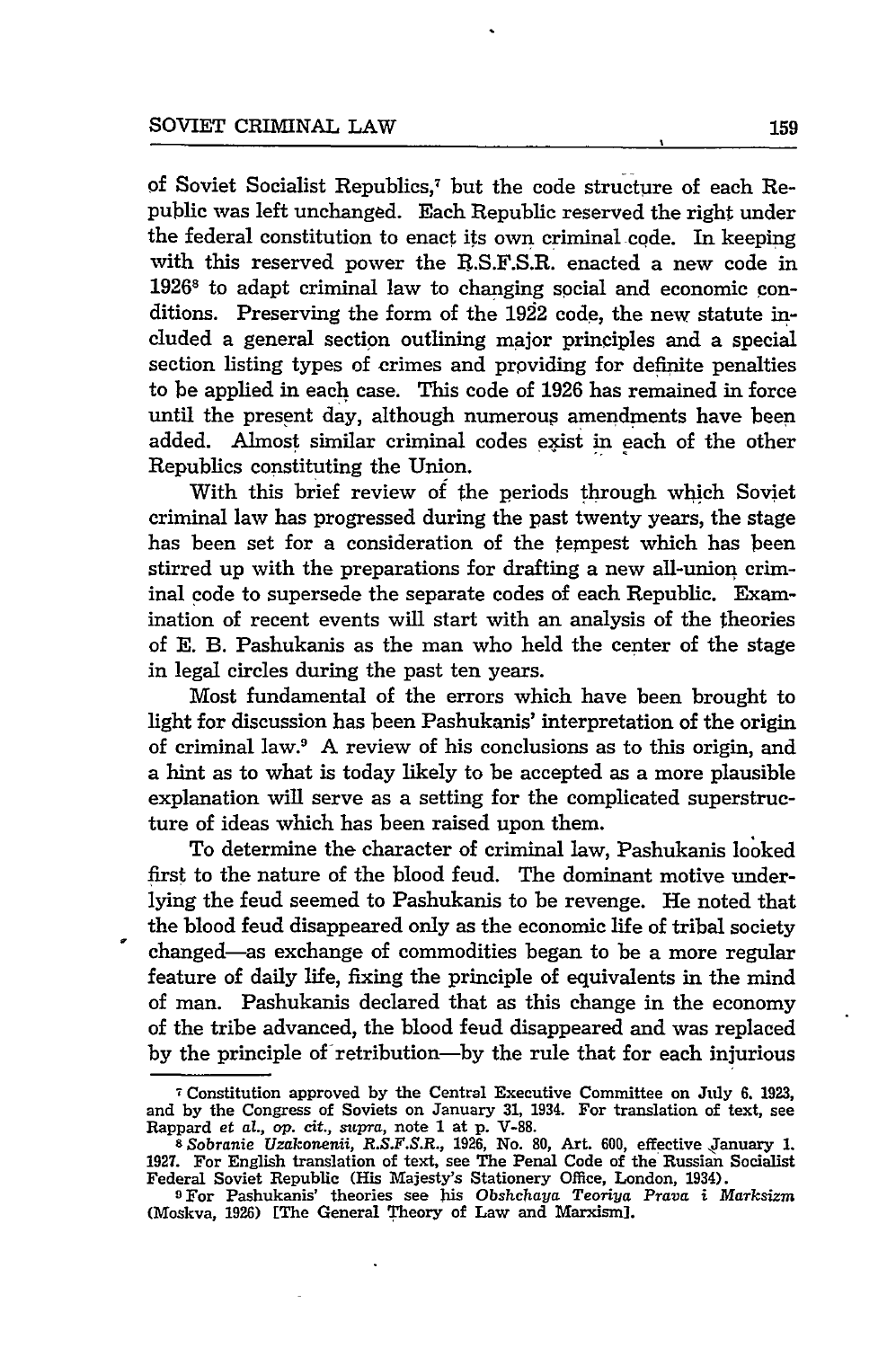act there should be exacted a penalty, as nearly as possible similar to the loss inflicted. The rule of "an eye for an eye, and an ear for an ear" seemed to him to bear witness to this principle, amounting to what he called trade, in which the exchange or barter could be analyzed as a contract relationship established post facto-after the headstrong act of one of the parties.

Arguing on the basis of this interpretation of history. Pashukanis developed the theory that the judicial form of criminal law is in reality nothing more than the form of equivalents. Having made this step in reasoning, it seemed obvious to him that criminal law was essentially a product of society which centered its economic life around exchange and the free market place. In essence he saw criminal law as bourgeois law, since during the bourgeois capitalist epoch in the history of society, he found trade and the free market place developed in their most exalted form.

• Having once analyzed criminal law as bourgeois law of the market place-as a law of equivalents, the next step in Pashukanis' reasoning was to draw the conclusion that in any society which discarded freedom of the market place, which discarded freedom of trade, and substituted planning and controlled exchange, criminal law would begin to disappear. He believed that it would wither away as society progressed closer and closer to socialism.

With these underlying thoughts, Pashukanis turned to examine the role of criminal law in the Soviet Union. He knew that socialism was to have been achieved by the end of the second five year plan, 1937. Even before that date, he found the new Stalin Constitution declaring that the Soviet state was a socialist state." The conclusion seemed obvious-that criminal law should have begun to wither away. From the year 1930 he had been attempting to introduce the changes he thought essential to bring about this decay of criminal law, and he was so successful that his ideas received the support of Commissar Krylenko, and of practically every writer and teacher of criminal law in the Soviet Union.

Today the books setting forth his ideas have been banned; the teachers in some cases dropped from the law faculties; Krylenko ousted from his position; and Pashukanis himself branded as an enemy of the people. No one yet knows what the precise formulation of the newly accepted principles may be, but lecture halls and legal journals have given some clues as to what may be expected.<sup>11</sup>

**<sup>10</sup>**See Art. 1.

**<sup>11</sup>** For a general review of theories of law during the first twenty years of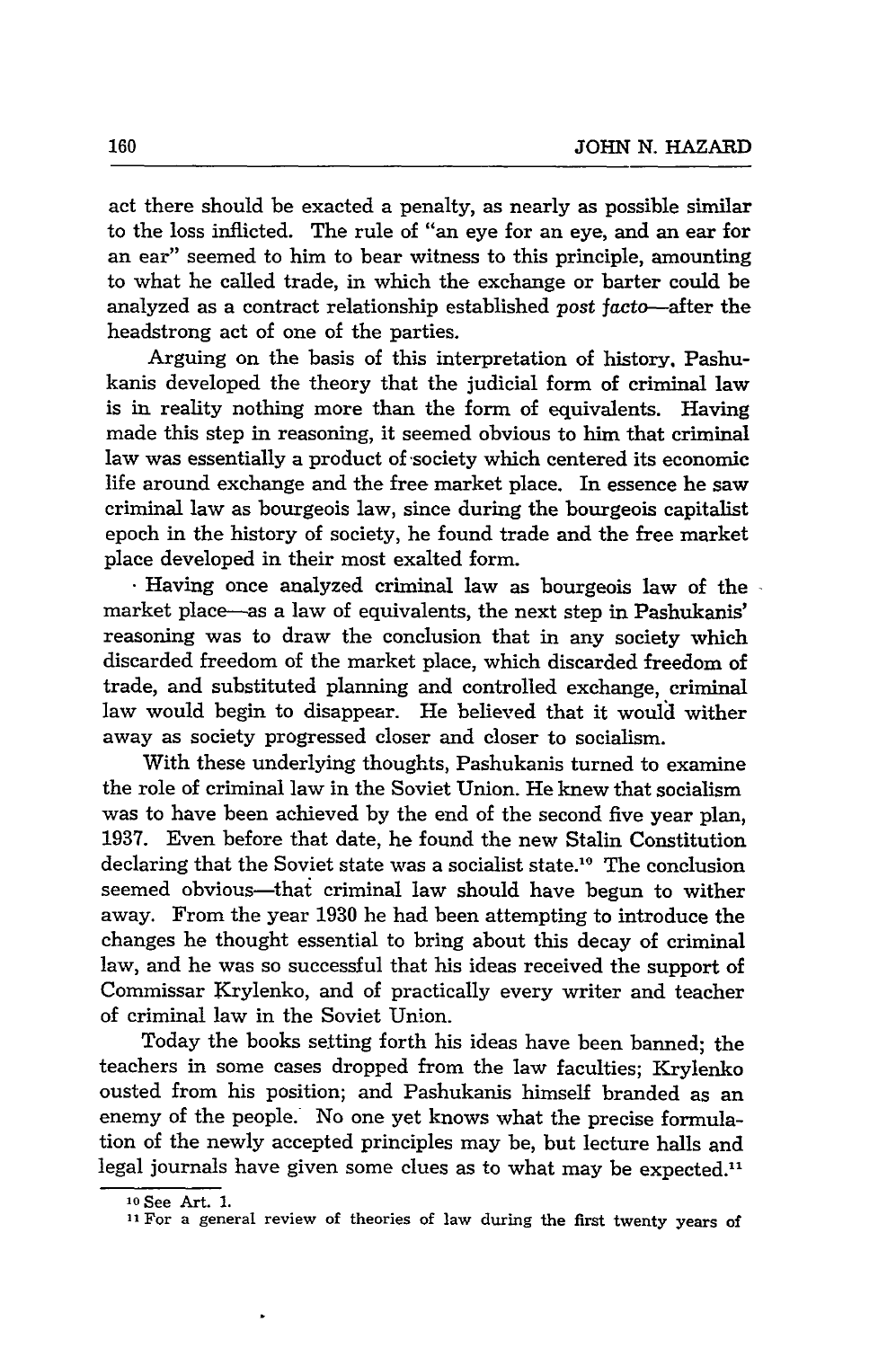Underlying the new interpretation is a different analysis of the early stages in the history of the development of criminal law.<sup>12</sup> Starting with the rule of Marx that "punishment is nothing more than society's means of self-defense against all violations of the conditions of its existence."13 Soviet theoreticians today construct the argument as follows:

Punishment did not develop because of the trading conditions of society. Its development paralleled the rise of exchange, but "paralleling" must be distinguished from "evolving from." It is today pointed out that in the development of what was to become criminal law, there first appeared in tribal society the brutal act exemplifying individual revenge, providing a sense of triumph and relief, linked with the realization that the danger had been lessened. Not equivalency of injury, but protection from further danger is thought to underlie the primitive man's actions. Following upon the individual revenge came the blood feud, interpreted today by Soviet theoreticians as a collective form of self-defense of society against all violations of the conditions of its existence, although still bearing only distant similarity to punishment as later provided by law.

When class society developed and law first appeared in the Marxian sense, as a tool of class domination, the Soviet jurists find repression as self-defense, transformed into repression under the criminal law-into a tool of the dominant class in the class-organized society of the period. In keeping with this analysis it appears that criminal law first developed as a tool in the class struggle, having" no function in establishing equalitarian compensation for injury or equivalent retribution.

Support for this analysis of criminal law as resting not upon equivalents but upon class defense is adduced from the history of law. Writers cite<sup>13a</sup> the code of Hammurabi differentiating penalties

**<sup>13</sup>**From Marx's letter about England, quoted in part in **N.** V. Krylenlco, *op.* cit., *supra,* note 12 at 9, and in full in *IX Collected Works* of *Marx* (Russian Edition) **89.**

**13a** See **N.** V. Krylenko, Idem, at **9-10.**

the existence of the Soviet Union. see **A.** Y. Vyshinski, K *Polozheniyu va Fronte Pravovoi Teorii* [Adding to the Situation on the Front of Legal Theory] (1937) *Sotsialistcheskaya Zakonnost,* No. **7** at **30.** For detailed criticism of Pashukanis, see **A.** Y. Vyshinski, Polozhenie na Pravovom *Fronte* [The Situation on the Legal

<sup>&</sup>lt;sup>12</sup> After the repudiation of Pashukanis but before his own complete repudiation Commissar Krylenko gave what is still the only analysis of the errors in historical interpretation. See **N.** V. Krylenko, *K* Kritike Nedavnego Proshlogo [Adding to the Criticism -of the Recent Past] (1937) *Sovetskaya Yustitsiya,* No. **16** at **6.**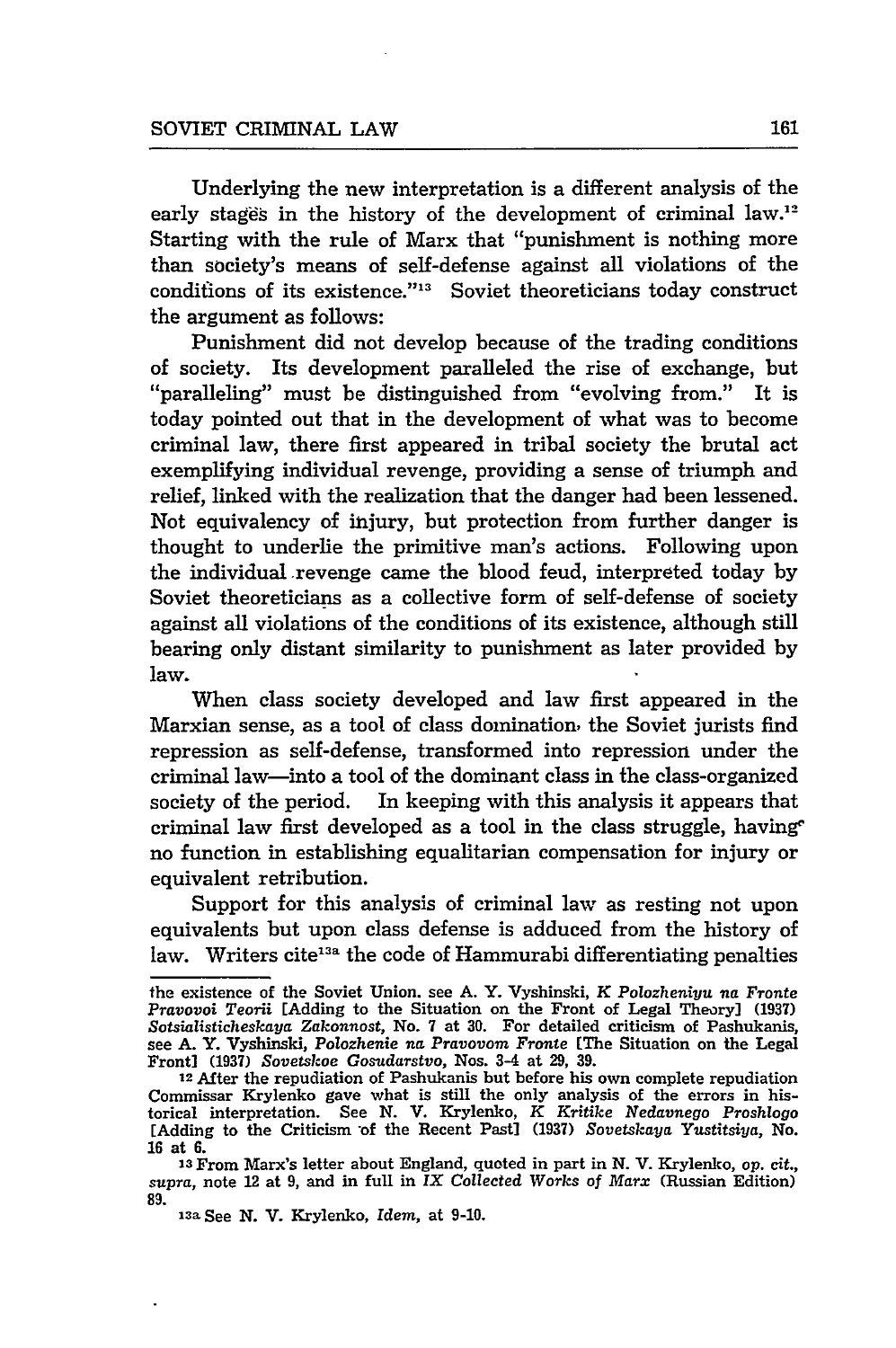for theft in accordance with the ownership of the property--thus theft of the king's property or property from the temple entailed a fine of thirty times the value; theft of property of a freeman entailed a fine of ten times the value; injury to a freeman was punished **by** the infliction of an injury of a similar type, while injury to a slave only required the payment of a money sum in retribution. Soviet writers find these variations as reflections of the class character of repression, as evidence of the character of criminal law as a tool in the class struggle. Writers find no equal exchange of value or proportional conformity between the elements of injury and penalty.

Other examples are culled from Russian history, from the time of Ivan the Terrible **(1533-1584)** when the taking of bribes entailed very heavy penalties for low officials, while nobles were punished only as the Tsar thought necessary. The Code of 1649 of Tsar Alexei Mikhailovich is pointed to because of its list of fines for insults, each fine differing in amount not only in accordance with the rank of the person insulted, but also in accordance with the importance of the monastery or Episcopal See in which he served. Examples are brought forward from other periods, all tending to show that there was no exact equivalence of an eye for an eye, but that for the loss of some eyes a life might be exacted, while for the loss of others, a money payment would satisfy society. The value of the eye injured is believed to have been determined **by** the class importance of the man whose eye was lost.

Changes in the penalties exacted at different periods in the history of society are found to represent not a change in the value of commodities, but a change in the ruling class's evaluation of the danger inherent in one or another criminal act. The extent of suffering inflicted in exacting the- penalty is thought to reflect the level of culture of a given society. In this way the torture accompanying punishment in the culturally backward Middle Ages is accounted for. Following the argument through, the bourgeoisie's working out of a less brutal criminal law reflects bourgeois democracy, which calls for no punishment if the act is not defined as a crime in the law, and which calls for no punishment if the person who committed the act is not at fault.

**All** of this analysis makes up the background on which the specific errors of Pashukanis and his school rest. One of the most serious of these errors is now thought to be his refusal to consider important the fault of the person who may have committed an act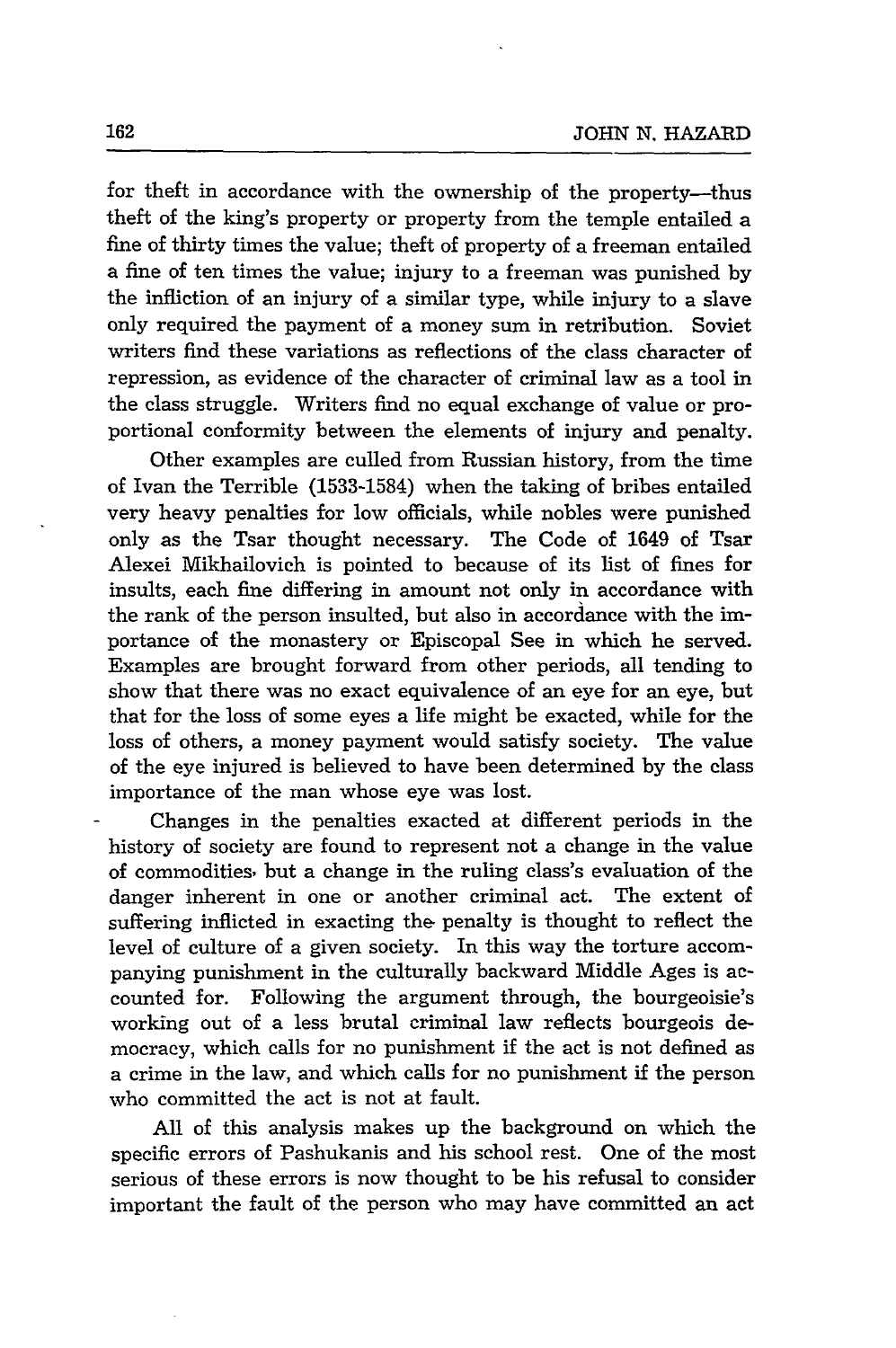harmful to the state and the ruling class.<sup>14</sup> He discarded any examination of the fault of an individual in determining need for punishment because he thought this was a bourgeois principle, and, as such, one of the principles which should begin withering away as socialism was achieved. He swung himself into the sociological school of jurisprudence, and put forth as the sole criteria of punishment, the extent of social danger represented in the person who commits an act. He declared that the purpose of criminal law should be stated as the provision of measures for social defense. In short, he advocated penalties for persons deemed dangerous, regardless of whether they had been at fault in committing the act. He stated that the struggle with crime can be looked upon as a medico-pedagogical task, and he discarded as no longer necessary the jurist's analysis of the elements of a crime, of fault, of distinction between participation, complicity, incitement, and so forth.

Critics now find that such an approach overlooks the position of the individual in society and in history.15 Pashukanis is thought to have fallen under the spell of the economic historians such as Pokrovsky, who have been repudiated for failing to see other elements than economics in causing history to take the turns it does. Writers remind their readers of Lenin's admonition that although the basic question in evaluating the social activity of **a** personality is the question of the conditions which assured the success of this activity, there still must be considered the fact that man can reason and has a conscience.<sup>16</sup> Class interests are said to direct human activity, but people are held to make their own history and in consequence must be accounted responsible for their acts.

The correct approach to the question of fault is now carefully to consider this aspect as playing a great part in determining the relative danger of a given individual to the ruling class. The Soviet court must, in all but a few exceptional cases, consider the extent of intention or criminal negligence in an act, refusing to punish the man who was not at fault. Fault must not be looked upon only as a "crooked mirror reflecting the danger involved in the criminal act." $17$  It is far more than that to the present-day

À

**<sup>14</sup>**See B. Mankovski, *Protiv Antimarksistskikh Teorii v Ugolovnom Prave* [Against Anti-Marxist Theories in Criminal Law] (1937) Sotsialisticheskaya *Zakonnost,* No. **7** at **13.**

**<sup>15</sup>**See N. V. Krylenko, op. cit., *supra,* note 12 at **7.**

**<sup>16</sup>**See I, V. I. Lenin, Sochineniya [Collected Works] (2 ili 3 izd., Moskva, **1923-35) 77.**

<sup>17</sup> See statements of Staroseiski quoted in B. Mankovski, op. *cit., supra,* note 14 at **13.**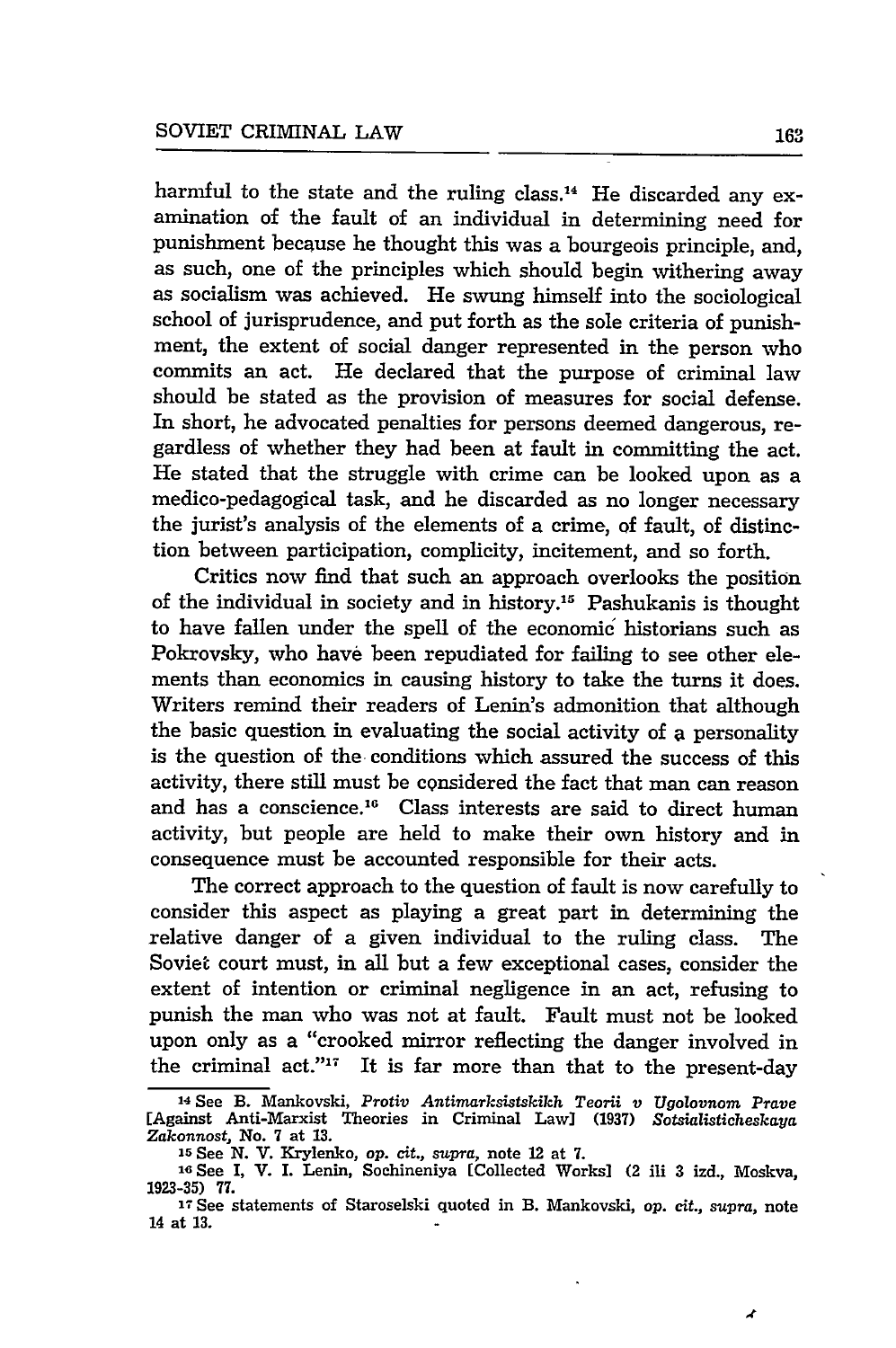Soviet jurists—it is the heart of the problem in determining whether a person should be punished.

Another basic error of Pashukanis and his school lay in his analysis of the nature of punishment.<sup>18</sup> He saw it only as bare force, lacking elements of educational value. His teaching found its broadest expression in the work of Commisar Krylenko. Krylenko overlooked Lenin's statements that education must go hand in hand with the repressive functions of the law.19 Failing to see the educational aspects of criminal law, the foriner theoreticians also failed to see the importance of punishment as a threat to other incipient criminals.

Reflecting these ideas, Pashukanis urged the discarding of the word "punishment" from all articles of the code, and urged the substitution of the words "measure of social defense."<sup>20</sup> This longer phraseology is now found cumbersome and even confusing, and the old word is being re-introduced. Krylenko, shortly before his complete repudiation, admitted that he omitted passages of Lenin supporting the use of the old word. Krylenko lays his omission to the danger faced by investigators in permitting their research to be influenced by their convictions.<sup>21</sup> It is unquestionable that the word has been used by Marx and those who followed him. Critics now say that only a person who thought of law as bourgeois and would therefore discard all of its terminology and characteristics in socialist society could have urged the discarding of a term which meets all needs of the time in Soviet criminal law.

Pashukanis is found guilty of another basic error-in urging the elimination of what Soviet writers have termed the system of "dosage," or what Krylenko called the price-list system of code writing.<sup>22</sup> Krylenko and Pashukanis demanded that the criminal code, which they hoped to have adopted in 1930, eliminate the system of defining crimes in detail, not following the section of definition with a precise recital of the penalties involved. They urged that the Criminal Code have only one part—a general section giving

**<sup>18</sup>**See B. Mankovski, *Protiv Antimarksistskikh Teorii v Ugolovnom Prave* [Against Anti-Marxist Theories in Criminal Law] **(1937)** *Sotsialisticheskaya* Zakonnost, No. **6** at 43.

**<sup>19</sup>**See B. Mankovski, *op.* cit., supra, note **18** at 47.

**<sup>20</sup>**This change was made in the 1926 Criminal Code of the R. S. F. S. R., see sec. 1. For English translation of text, see The Penal Code of the Russian Socialist Federal Soviet Republic (His Majesty's Stationery Office, London, 1934). 21 See N. V. Kiylenko, Lenin o Sude i Ugolovnoi Politike [Lenin on the

Court and Criminal Policy] (1937) Sovetskaya *Yustitsiya,* No. **18** at 4, **6.**

**<sup>22</sup>** See B. Mankovski, op. cit., *supra,* note 2 at 7.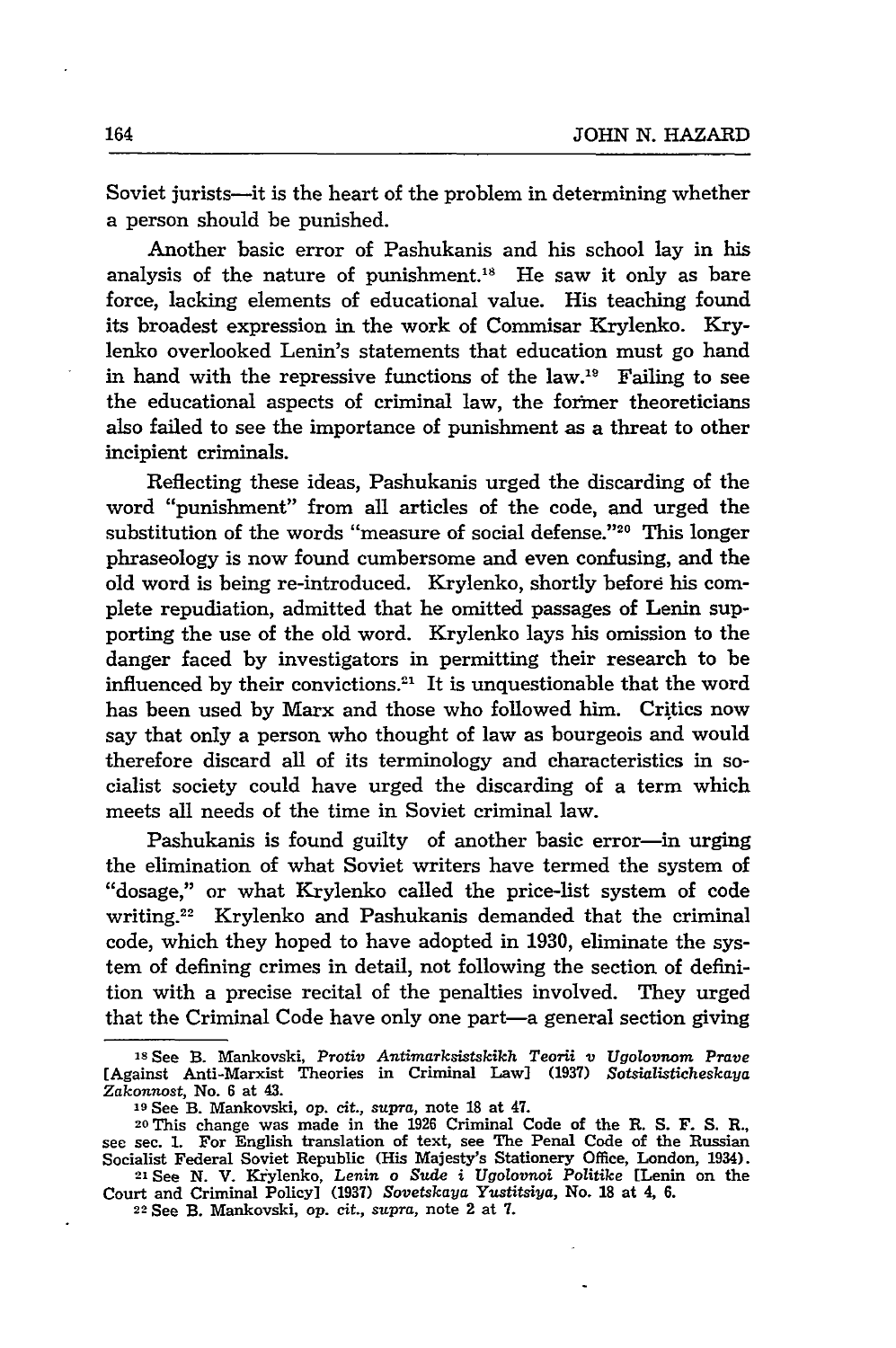general principles to guide the courts in administering justice. They asked for the elimination of what is now the second part of the code, the special section, listing crimes in.each article and following each crime with a prescribed penalty. When pressed hard on this point, they declared that the penalties .prescribed might be allowed to remain, but only as points of orientation for a judge to use in deciding what might be suitable.<sup>23</sup> The judge was not to be bound **by** the narrow limitations, but might apply whatever penalty he thought necessary 1to assure the protection of society.

**All** of these desires to depart from established methods in drafting a criminal code are laid to the fact that Pashukanis thought that criminal law as a part of the -general body of law was bourgeois in nature.<sup>24</sup> This conception of his underwent considerable re-statement during the early thirties under the growing attack from some quarters of the legal fraternity in the Soviet Union. When they succeeded in proving their point that law was not bourgeois in its nature or substance, Pashukanis had to accept the change in theory, although now he is criticized for not in fact having made the change in his own mind. Writers say that if he had completely eradicated his erroneous views, he would not have been led to the errors which eventually caused his downfall in **1937.**

When faced with the necessity of at least stating that law was not bourgeois in substance; but socialist because written and applied **by** the proletariat in their effort to create socialism, Pashukanis still clung to half of his idea, and said that although socialist in substance, the law was apparently bourgeois in form. This conclusion was suggested to him because he and his predecessors had used the French, German, and Swiss models in drafting the Soviet codes, and some articles were identical with articles in bourgeois codes. Pashukanis thought this was a bourgeois form, and so he tried to find a way out of the dilemma in which he was placed, in having to recognize that a new socialist law had been created, even though the terminology of bourgeois law remained. He established the theory that Soviet law was socialist in substance, but bourgeois in form.

The full ramifications of this error have been discussed elsewhere,<sup>25</sup> but to fully understand all that has been transpiring in

**<sup>23</sup>**See **N.** V. Krylenko, *Proekt Ugolognogo Kodeksa Soyuza S. S. R.* [The Draft Crimnal Code of the **U. S. S.** R.I. **I** *Problemy Ugolovnoi Politiki* (Moskva, 1935) **3** at 19.

<sup>24</sup> See A. Y. Vyshinkski, op. cit., supra, note **11** (second citation) at 47-50.

**<sup>25</sup>** See Hazard, *Housecleaning in* Soviet Law, **1** The American Quarterly on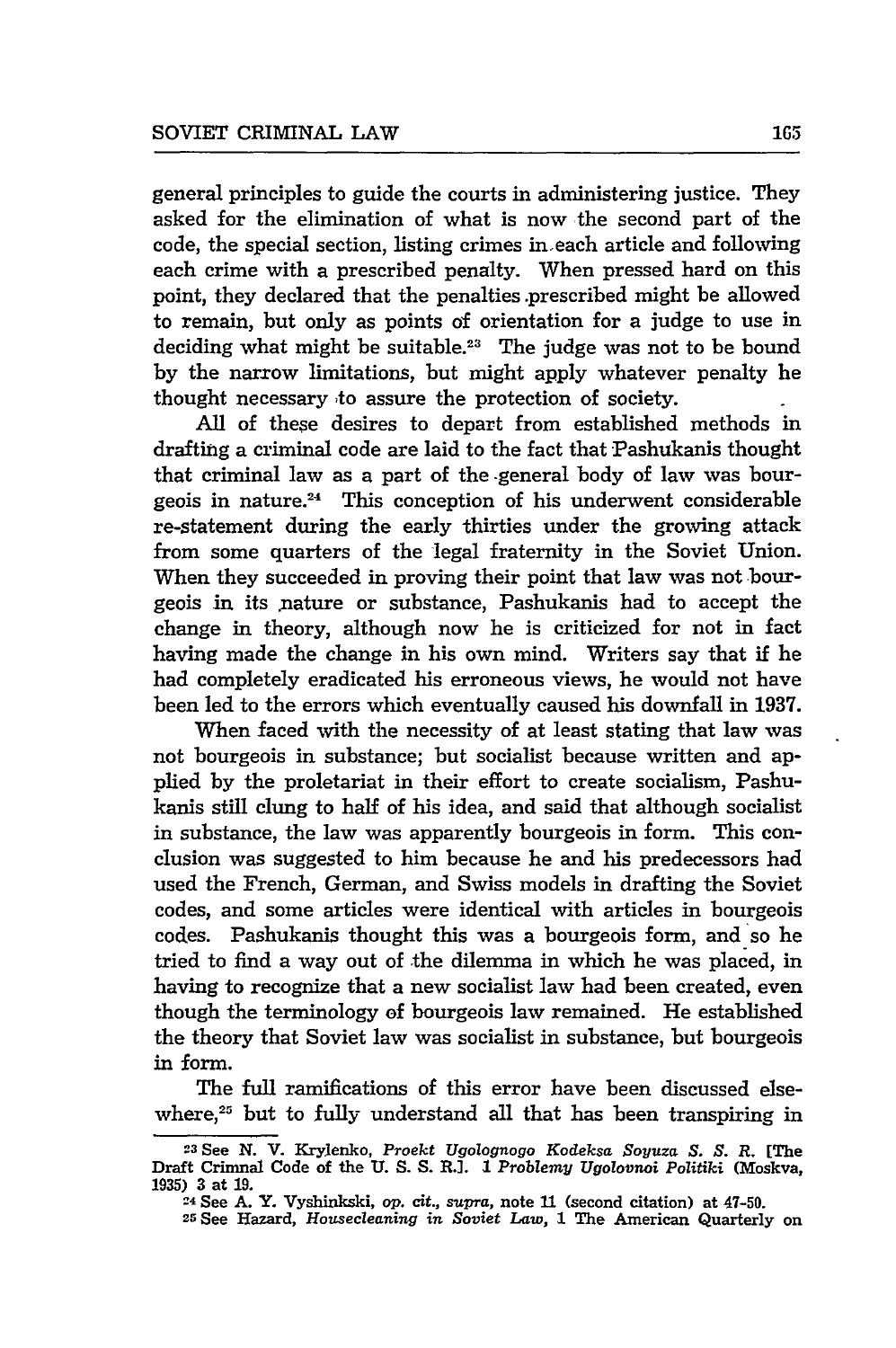Soviet legal thought, one must catch a glimpse of the extent of the attack upon Pashukanis by the Soviet Marxian philosophers. These refer back to Hegel to prove that there can be no rift between form and substance, and go on to draw the conclusion that **if** Soviet law is socialist in substance, it must also be socialist in form. To hold otherwise would be an attempt to try and use the bourgeois form to roll back Soviet law to a bourgeois substance. In short, it is believed that the attempt is linked with that declared as being Trotsky's-to secretly push the Soviet Union back to a bourgeois state and thus defeat the purposes of the revolution. Writers today point out that new principles, new phraseology, new purposes pervade Soviet law, and that it is a socialist law and has been such since the first days of the revolution, serving the purpose of protecting the proletariat, as a class committed to the conduct of the state apparatus in such a way that it will lead to the abolition of economic classes, eventually making unnecessary a state apparatus of compulsion.

Lest the discussion of theory be discarded as a tempest in a teapot, Soviet writers would call attention to the practical effect Pashukanis' ideas have had upon the administration of justice in the Soviet Union. Provincial courts, believing that the 1926 criminal code was soon to be a thing of the past began applying principles reflected in the draft suggestions of Pashukanis. Writers say that these draft codes were more generally distributed in some areas than were copies of the criminal code in force.<sup>26</sup> Courts are accused of having given court sentences lacking all relation to the guilt or fault of the accused. Writers explain that the legal form of the sentence was poor and that this laxity of form found reflection in the generally accepted slogan: "A minimum of form and a maximum of class substance."27

Elimination of consideration of fault went so far that the standard commentary on the criminal code advised courts that section **10** calling for the examination of *mens rea* and criminal negligence should not be interpreted in such a way as to put forward these

the Soviet Union **(1938),** No. **1** (April) at 5, and *Cleasing Soviet International Law* of *Anti-Marxist* Theories, XXXII American Journal of International Law (1938), No. 2 (April) at 244.

**<sup>26</sup>**See Po!ozhenie *v* Teorii *Ugolognogo Prava* [The Situation in the Theory of Criminal Law] (1937) *Sovetskaya* Yustitsiya, Nos. **10-11** at **10,** 13. An abstract of the discussion in the All-Union Institute of Juridical Science.

**<sup>27</sup>** See B. Mankovski, op. cit., *supra,* note 2 at 9.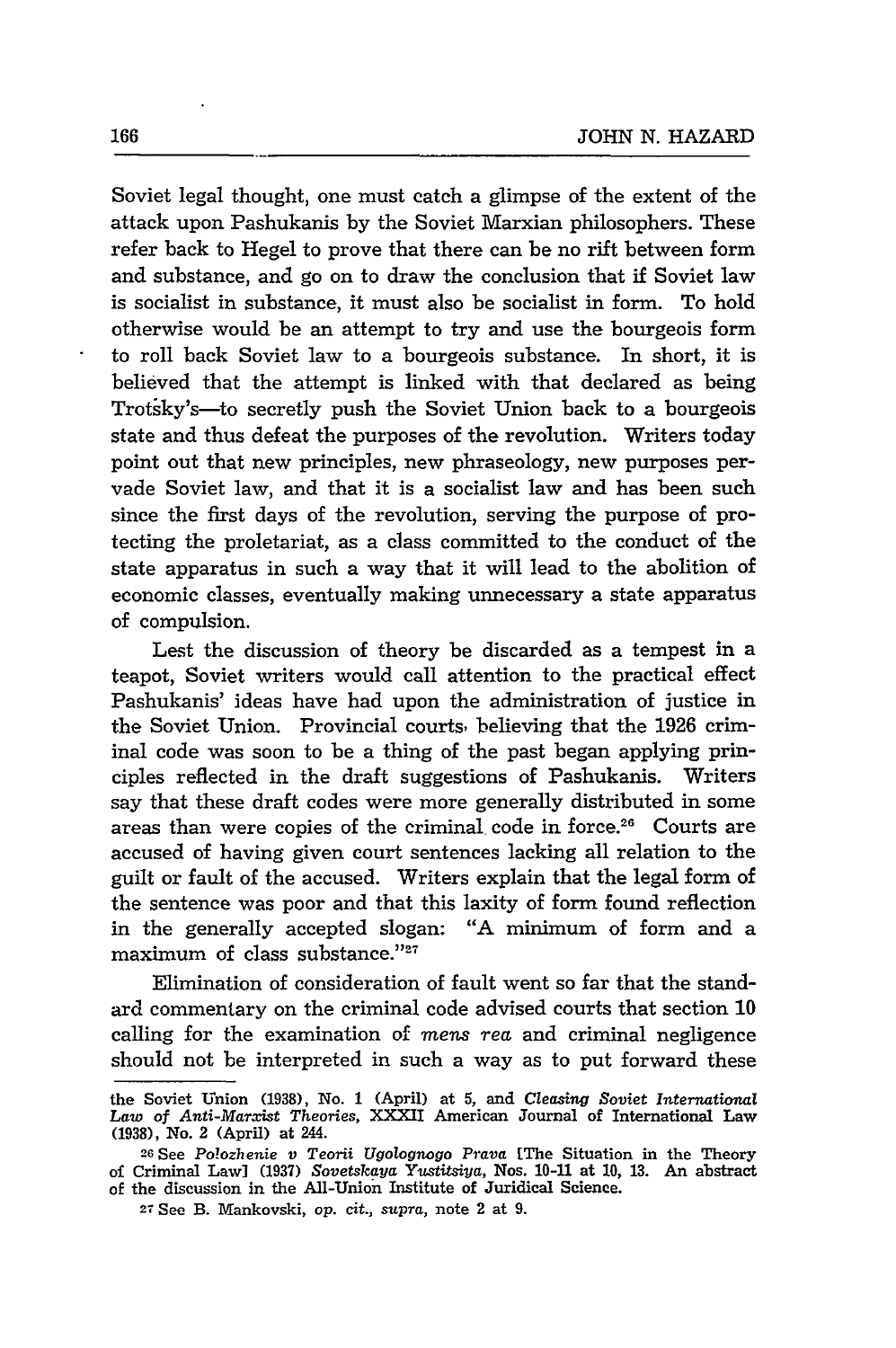subjective factors as necessary conditions for the application of all measures of the Criminal Code.<sup>2</sup>

This encouragement of complete disregard of the precise provisions of the code led to a broad application of the section permitting application by analogy to punish an act for which there was no definite section. The court practice had led to the result that no citizen could foretell what was a possible criminal act, since the analogy section might be applied to cover any act. Today this position is decried, and although the analogy section will be retained in the new All-Union code,<sup>29</sup> commentators<sup>30</sup> and the courts<sup>31</sup> advise narrow application to cases where the act would be criminal under a regular section, but where the penalty of the regular section would seem inadequate. It is now being applied in this manner to some cases where murder has been committed in a particularly revolting way, as in the cases of trunk murders where bodies have been quartered and left in suitcases and boxes. These acts, falling ordinarily within the provision of the law relating to murder, for which only ten years imprisonment may be awarded, are by analogy being brought under the section on banditry. This latter section permits the application of the death penalty.<sup>32</sup>

The lax approach to the strict provisions of the law has led to what is thought to be an inordinate amount of errors in the sentences of lower courts. The new Commissar of Justice writes that some courts are giving insignificant penalties to thieves, rowdies, and those who evade alimony payments, while lesser offenders are receiving very heavy penalties.<sup>33</sup>

Soviet writers still hesitate to define a crime, but the new draft for the All-Union criminal code states, in Art. 3, that "A socially dangerous act provided against by the present code is a crime."<sup>34</sup> This wording may be changed before final promulgation to emphasize more clearly the danger to the class, and not just vaguely the

34 *See* **N.** V. Krylenko, *op.* cit., *supra,* note 12 at 6. **-**

**<sup>28</sup>**See D. Karnitski i **G.** Roginski, *Ugolovnyi Kodeks R. S. F. S. R.* (8 izd., Moskva, 1936) at 31.

**<sup>29</sup>**As sec. 6, see N. V. Krylenko, *op.* cit., *supra,* note 12 at 6.

<sup>30</sup>See A. Y. Vyshinski, *Rech Tovarishcha* Stalina *4ogo Maya* i Zadachi • *nvetskoi Yustitsii* [Comrade Stalin's Speech of May 4, and the Tasks of Soviet Justice] (Moskva, 1935) **50.**

**<sup>31</sup>**See *Sudebnaya Praktika v Ugolovno-Sudebnoi Kollegii Verkhovnogo Suda Soyuza S. S. R.* [Court Practice in the Criminal Law College of the Supreme Court of the **U. S. S.** R.] **(1937)** *Sovetskaya Yustitsiya,* No. **16,** 43 at 47.

**<sup>32</sup>**Compare secs. 136 and 593 of the Criminal Code of the R. **S.** F. S. R., *cit.,* supra, note 8.

<sup>3</sup>See **N.** Rychkov, *0 Narodnykh Sudakh* [The People's Courts] (1938) *Pravda,* No. **83 (7408)** of March 25, **1938, p.** 2.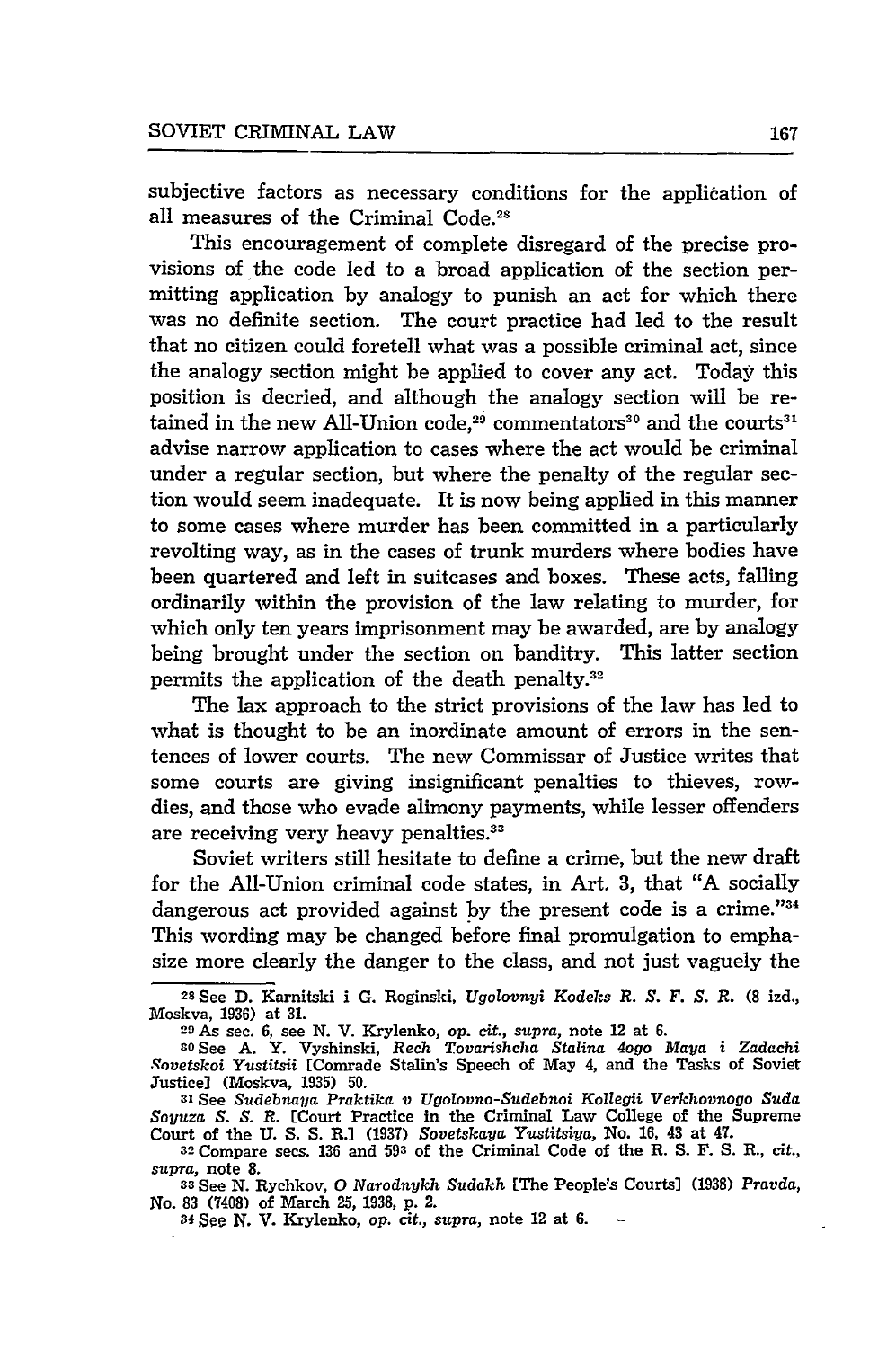danger to society in general. Such a change in wording is a refinement, possibly made necessary **by** the discussion of the past few months.

The new code will provide precise definitions of different types of crime and provide penalties for them, although the code will still retain the principle of an upper and lower limit for each penalty within which the judge is allowed leaway so as best to fit the case at hand.

Judges and legislators will be asked to reconsider the nature of punishment so as to see its value as an educational factor in the community. There is not, however, any suggestion of making all punishment fit the aim of rehabilitation. No elimination of the death penalty is envisaged for those who commit counter-revolutionary acts. For those individuals the law is severe, although the amendment of the fall of 1937<sup>35</sup> in introducing a long penalty of 25 years in such cases as an alternative to shooting has been an attempt to provide a compromise "between removal of dangerous persons and some attempt at rehabilitation and re-education.

Fault of the transgressor must be examined in the determination of the need of punishing under the new code. Only a very few exceptions remain, in cases where the safety of the state is thought to be very seriously threatened. One of the best known of these exceptions is that applying to the adult members of the family of a member of the Red Army who commits treason, by fleeing abroad. By the law of July 20, 1934,<sup>36</sup> those members of the family who knew of the intended act may be imprisoned for periods from five to ten years, even though they did not aid in the carrying out of the act, while the remaining adult members of the family as well as persons living with the criminal at the time of the act of treason are to be deprived of their electoral rights, and exiled to remote regions of Siberia for five years, even though they had no knowledge of the plans.

Another exception is that permitting administrative exile<sup>37</sup> for periods up to five years by a committee of the Commissariat of the Interior, composed of the Vice Commissar of the Union Commissariat of the Interior, the agent of the Commissariat of the Interior for the R.S.F.S.R., the Chief of the Militia, and the Commissar of

**<sup>3</sup>**See law of October 2, 1937, *Sobranie Zakonov* i Rasp, *S. S. S. R.,* 1937, **I,** No. 66, Art. 297. [Collection of Laws, **U.** S. S. R.1

**<sup>36</sup>**Carried into the Criminal Code of the R. S. F. S. R., as secs. 581a. **581b,** and **581c.** For justification of this law, see Speech of **N.** V. Krylenko, of February 11, 1936, translated into English in *op.* cit., supra, note **1** at V-166. **<sup>37</sup>**See law of November 5, 1934, *Sobranie Zakonov* i *Rasp., S. S. S. R.,* **1935,** I,

No. 11, Art. 84.